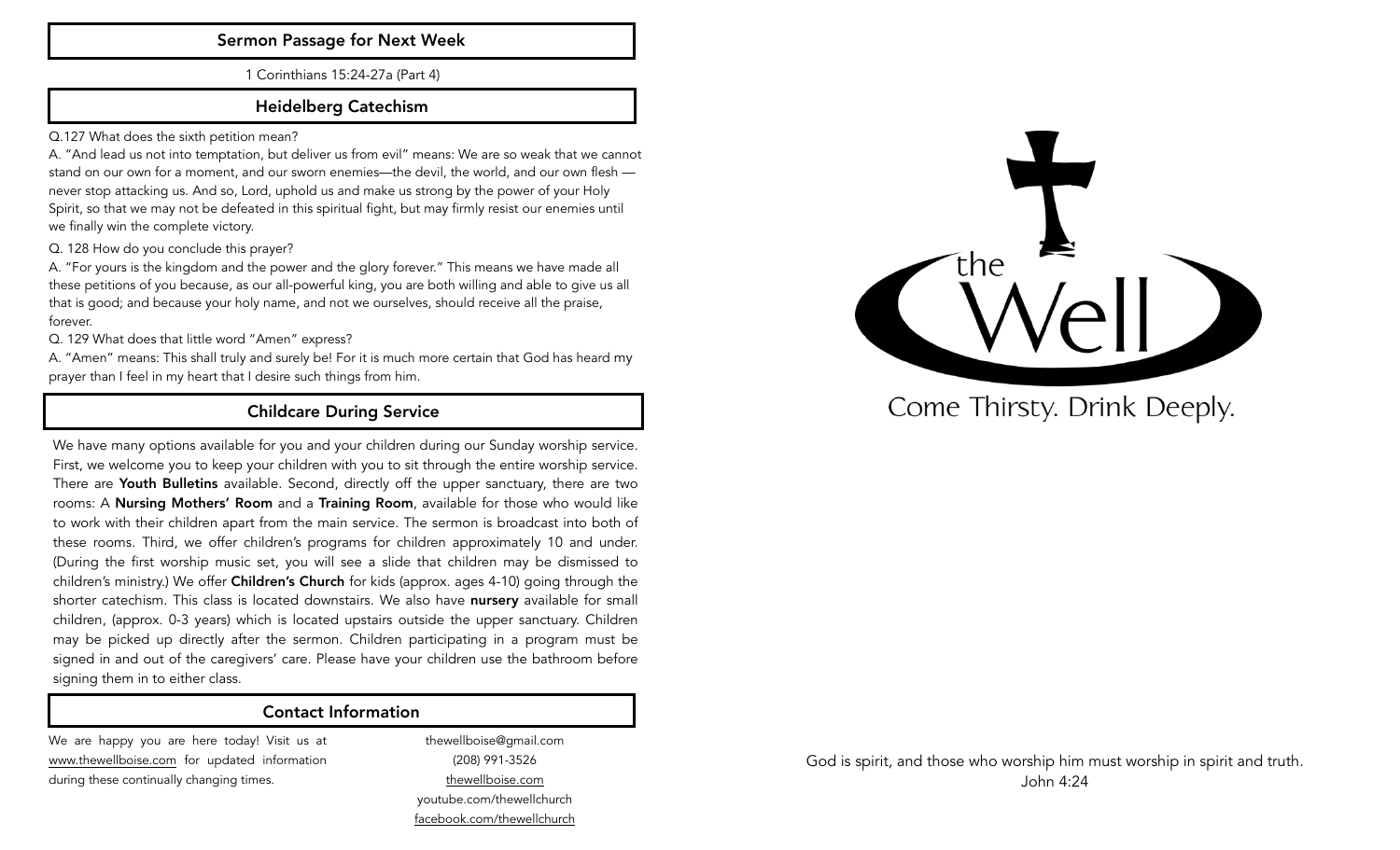# Order of Worship Upcoming Events Sunday, April 3, 2022

Prelude **Lead On,O King Eternal** Announcements Heidelberg Catechism Questions 127, 128 & 129 Greeting from the Lord 1 Timothy 1:2 Call to Worship **Psalm 105:1-3** Prayer of Adoration Songs of Praise **Praise** Psalm 46 (Lord of Hosts) Prayer of Confession Songs of Assurance **Christ the Sure & Steady Anchor** New Testament Reading Matthew 16 (Children's Ministry is available at this time.) Song of Illumination Song of Illumination Song of Life Reading of God's Word 1 Corinthians 15:24-27a Sermon *The Promise of the Kingdom in the Prophets* Song of Response **Lead On, O King Eternal** The Bread and the Cup 1 Corinthians 11:23-26 Prayer and Offering Matthew 10:8 Song of Commission Jesus Shall Reign Where'er the Sun (Psalm 72) Blessing from the Lord **Psalm 90:17** Preaching - Josh Bales Leading Service - Paul Lewer & Abi Luevanos

 All Praise to Him My Jesus, I Love Thee

| <b>This Week</b>         |                                                                 |
|--------------------------|-----------------------------------------------------------------|
| Sunday, April 3rd        | Membership Class & Sunday School Q&A (9am),                     |
|                          | Worship (10:15), Communion Sunday,                              |
|                          | RYS Meeting, Spanish Service (2pm)                              |
|                          | Sunday Evening Service & Fellowship (6pm)                       |
| Wednesday, April 6th     | Worldview Wednesday (3pm),                                      |
|                          | Wednesday Night Fellowship (6:30pm)                             |
| Friday, April 8th        | Prayer Breakfast (6am)                                          |
| <b>Upcoming Events</b>   |                                                                 |
| Sunday, April 10th       | Membership Class & Sunday School Q&A (9am),<br>Worship (10:15), |
|                          | Building Committee Meeting, Spanish Service (2pm),              |
|                          | Sunday Evening Service & Fellowship (6pm)                       |
| Tuesday, April 12th      | Elder Meeting (6pm)                                             |
| Wednesday, April 13th    | Worldview Wednesday (3pm),                                      |
|                          | Wednesday Night Fellowship (6:30pm)                             |
| Friday, April 15th       | Prayer Breakfast (6am), Good Friday Service (6pm)               |
| Sunday, April 17th       | Membership Class & Sunday School Q&A (9am),                     |
|                          | Worship (10:15), Communion Sunday,                              |
|                          | Spanish Service (2pm)                                           |
|                          | Sunday Evening Service & Fellowship (6pm)                       |
| Wednesday, April 20th    | Worldview Wednesday (3pm),                                      |
|                          | Wednesday Night Fellowship (6:30pm)                             |
| Thurs.-Sat., April 21-23 | <b>Women's Retreat</b>                                          |
| Friday, April 22nd       | Prayer Breakfast (6am)                                          |
| For Future Planning      |                                                                 |
| Wed.-Sun. 4/27-5/1       | Children's Clothing Swap                                        |
| Sunday, May 1st          | Member's Meeting                                                |
| Mon-Fri, July 18-22      | Reformed Youth Services Convention                              |
| Mon-Thurs., August 15-18 | Church Camping Trip @Silvercreek Plunge                         |
| Fri.-Sat., October 21-22 | Reformation Boise Conference                                    |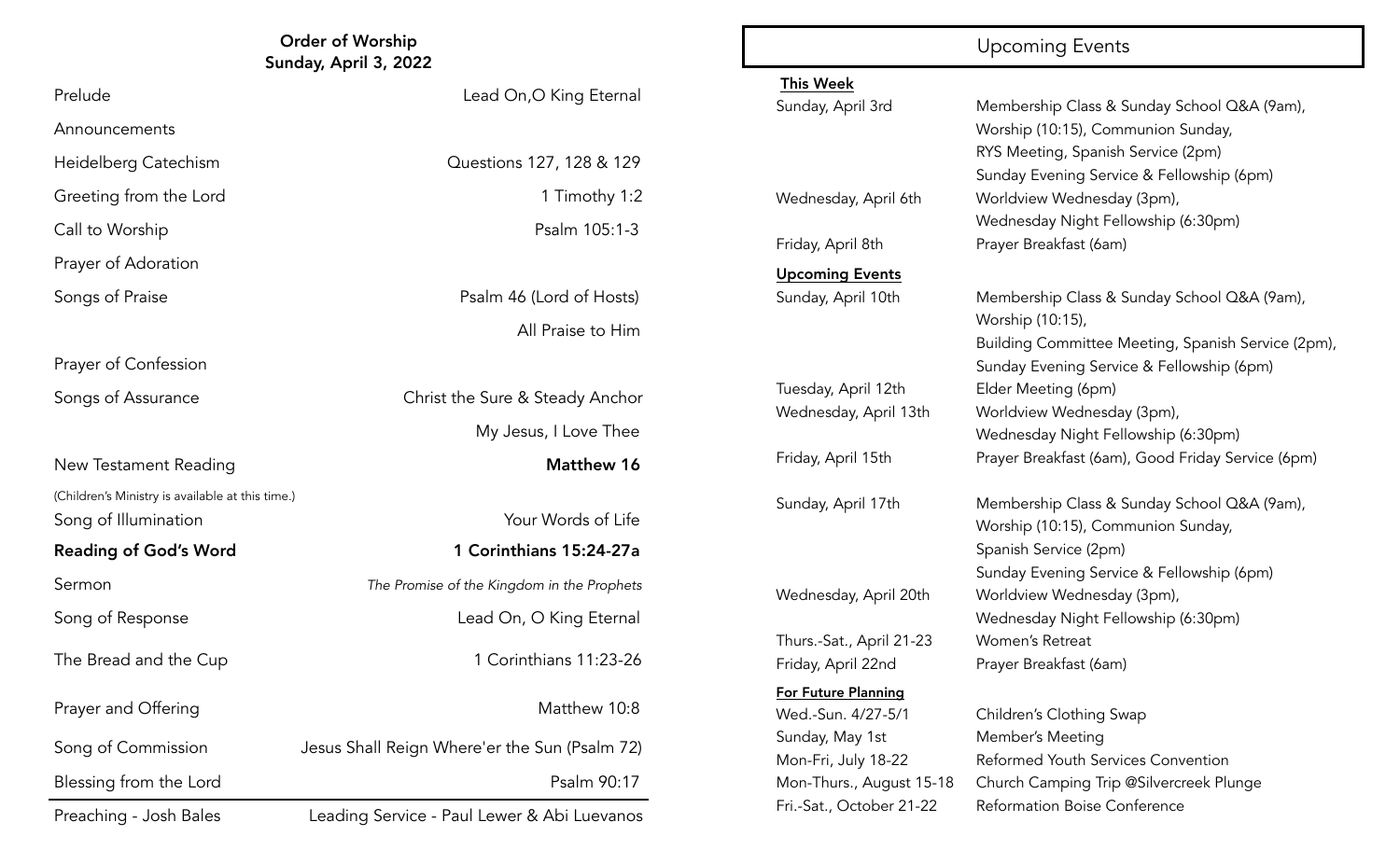### Ministries

~Sunday School ~ Join us at 9am for a Q&A session on our current sermon series. We will meet downstairs in Spurgeon Hall.

 $\sim$ Membership Class  $\sim$  Sunday mornings at 9am. This nine week class covers what The Well believes and is a requirement to become a member.

~ Spanish Ministry ~ Join us at 2pm each Sunday for our Spanish service. Contact Pastor Abi for more information.

~Sunday Evening Service ~ We gather for evening worship and prayer at 6pm, followed by a fellowship potluck.

~Worldview Wednesdays ~ Classes geared towards children ages 3 through high school. We meet from 3-6pm on most Wednesdays. Contact Kim Burton for more information.

~Wednesday Night Fellowship ~ Join us each Wednesday evening for our mid-week studies. We gather together to sing and then break into smaller settings (nursery through high school, men and women) to study God's word. The last Wednesday night of each month is a fellowship and game night.

~Men's Ministry ~ Meets on Wednesday evenings during Wednesday Night Fellowship.

~Women's Ministry ~ Meets on Wednesday evenings during Wednesday Night Fellowship.

~Youth Ministry ~ Meets on Wednesday evenings during Wednesday Night Fellowship.

~Weekly Prayer Breakfast ~ Meet with us each Friday morning at 6am for breakfast and a time of prayer. Even if you can't make it to the church on Friday mornings, we invite you to set your alarms and spend a purposeful time communing with our Father!

~Downtown Evangelism ~ Join us as we go into our community and share the Good News! Meet at the church at 6pm for prayer and go out from there. (Watch the calendar for dates, as we aim to be at some of our local community events.) Contact Mike Lewis for more information.

~ Food Pantry ~ We have a blue bin located in the foyer where you can donate canned goods. (Please nothing perishable.) The deacons will distribute food on an as needed basis. Please contact any of our deacons if you are in need.

~ Clothing Closet ~ We have a children's clothing closet downstairs. Our next swap will be set up downstairs Wednesday 4/27 through Sunday 5/1. Bring your children's outgrown clothing by 4/24 to be sorted. We hold a clothing swap once a quarter, but if you have needs in between, contact Crystal Schindele

~ Email List ~ Join our email list for announcements and updates. This is our main way of communicating upcoming events, prayer requests and any scheduling changes. Send an email to [thewellboise@gmail.com](mailto:thewellboise@gmail.com)

# Psalm 46 ( LORD of Hosts)

O come behold the works of God, The nations at His feet He breaks the bow and bends the spear And tells the wars to cease O Mighty One of Israel, You are on our side We walk by faith in God who burns The chariots with fire

 $\sim$  Chorus  $\sim$ LORD of Hosts, You're with us, With us in the fire With us as a shelter, with us in the storm You will lead us, through the fiercest battle Oh where else would we go, But with the LORD of Hosts

O God of Jacob, fierce and great, You lift Your voice to speak The earth it bows and all the mountains Move into the sea O LORD You know the hearts of men, And still you let them live O God who makes the mountains melt, Come wrestle us and win O God who makes the mountains melt, Come wrestle us and win

Though oceans roar, You are the LORD of all The one who calms the wind and waves And makes my heart be still Though the earth gives way, The mountains move into the sea, The nations rage, I know my God is in control

© 2015 © Jennie Lee Riddle Music (div. of New Nation Music [Admin. by Music Services, Inc.]), Tent Peg Music (div. of New Nation Music [Admin. by Music Services, Inc.]), and Songs From Wellhouse (Admin. by Wellhouse Entertainment LLC) CCLI Song # 7053138 -- CCLI License # 20006418

# All Praise to Him

All praise to Him, the God of light Who formed the mountains by His might All praise to Him Who names the stars That sing His fame in skies afar All praise to Him Who reigns in love Who guides the galaxies above Yet bends to hear our every prayer With sovereign pow'r and tender care

All praise to Him whose love is seen In Christ the Son, the Servant King Who left behind His glorious throne To pay the ransom for His own All praise to Him Who humbly came To bear our sorrow, sin, and shame Who lived to die, Who died to rise The all-sufficient sacrifice

All praise to Him whose pow'r imparts The love of God within our hearts The Spirit of all truth and peace The fount of joy and holiness To Father, Son, and Spirit now Our souls we lift, our wills we bow To You, the triune God, we raise With loving hearts our song of praise

© Sovereign Grace Praise (Admin. by Capitol CMG Publishing (Integrity Music [DC Cook])) CCLI Song # 7096636 -- CCLI License # 20006418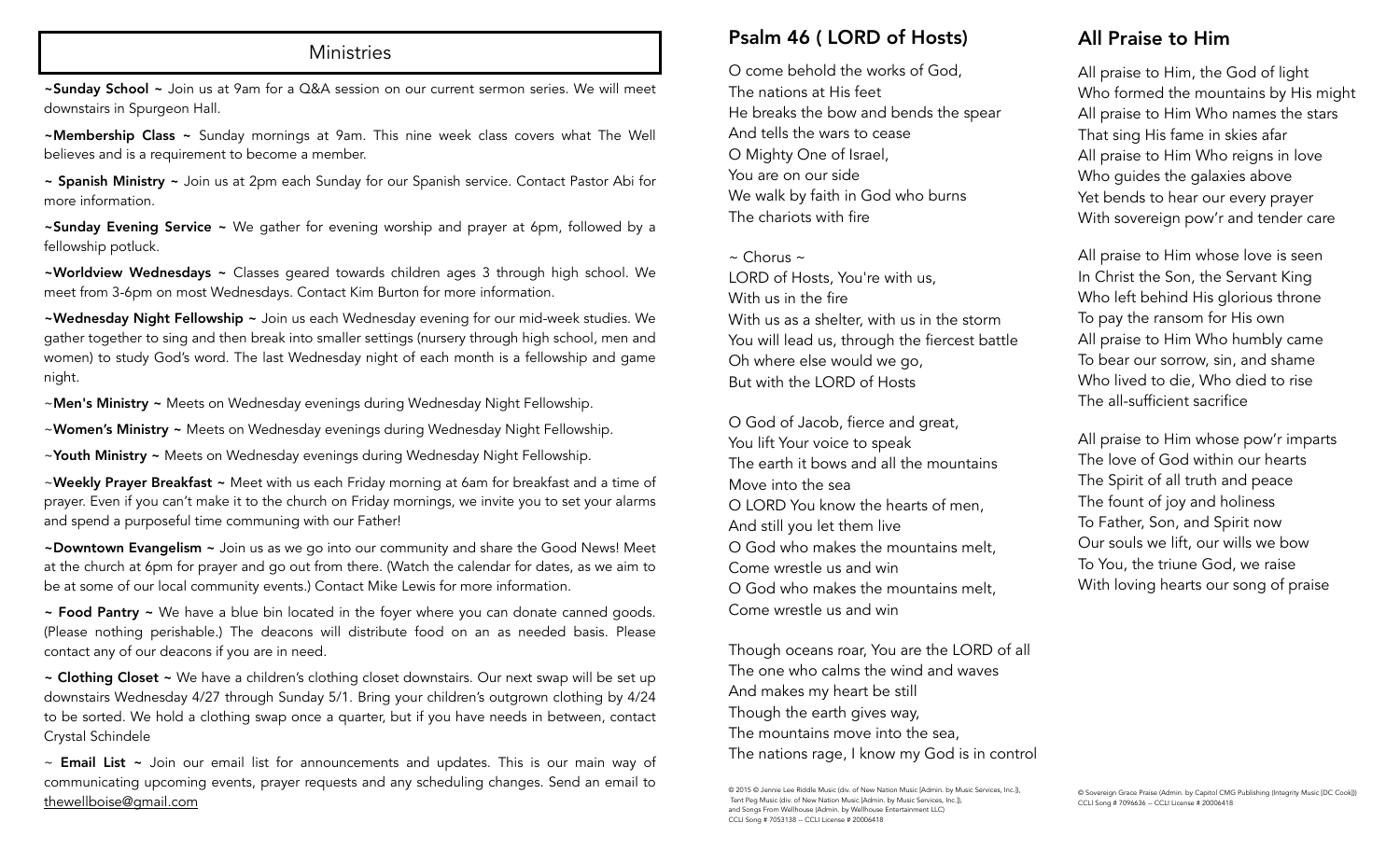# Christ The Sure And Steady Anchor

Christ the sure and steady anchor, in the fury of the storm; When the winds of doubt blow through me, and my sails have all been torn. In the suffering, in the sorrow, when my sinking hopes are few; I will hold fast to the anchor, it will never be removed.

Christ the sure and steady anchor, while the tempest rages on; When temptation claims the battle, and it seems the night has won. Deeper still then goes the anchor, though I justly stand accused; I will hold fast to the anchor, it shall never be removed.

Christ the sure and steady anchor, through the floods of unbelief; Hopeless somehow, O my soul, now, lift your eyes to Calvary, This my ballast of assurance, see his love forever proved. I will hold fast to the anchor, it will never be removed.

Christ the sure and steady anchor, as we face the wave of death; When these trials give way to glory, as we draw our final breath. We will cross that great horizon, clouds behind and life secure; And the calm will be the better, for the storms that we endure.

Christ the sure of our salvation, ever faithful, ever true! We will hold fast to the anchor, it shall never be removed.

# Jesus Shall Reign (Psalm 72)

Jesus shall reign wherever ever the sun Does his successive journeys run; His kingdom spread from shore to shore, Till moons shall wax and wane no more.

# $~\sim$ Chorus $\sim$

He shall reign in glory, crowned with grace and might Bless His name and praise our sov'reign King. He shall reign forever with His chosen Bride, And all the earth shall sing that Jesus is the King!

#### Chorus

People and realms of ev'ry tongue Dwell on His love with sweetest song; And infant voices shall proclaim Their early blessings on His Name.

#### Chorus

Blessings abound wherever He reigns: The prisoners leap to lose their chains, The weary find eternal rest, and all who suffer want are blest.

### **Chorus**

Let every creature rise and bring his grateful honors to our King; Angels descend with songs a gain, And earth repeat the loud "A men!"

**Chorus**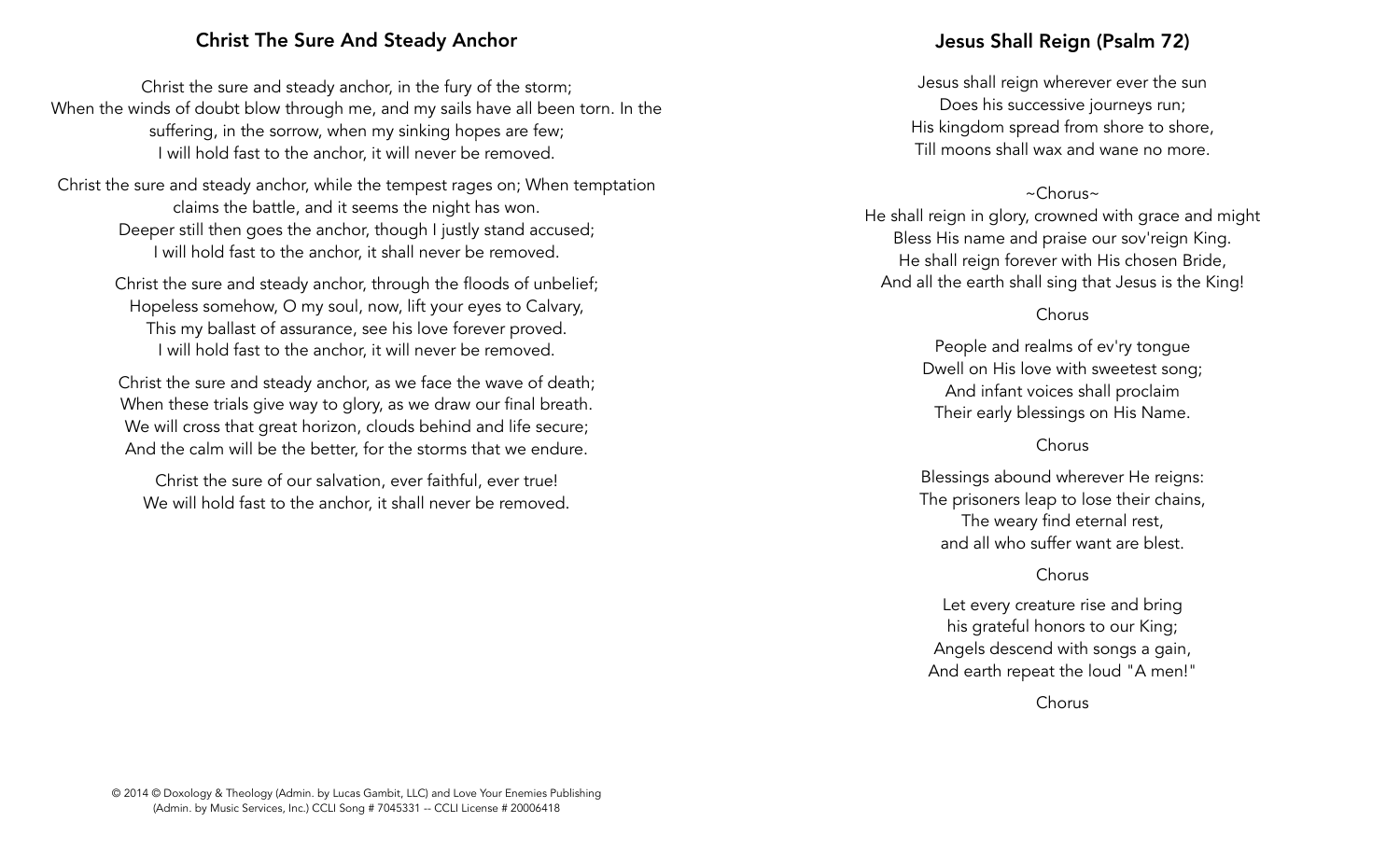# Lead On, O King Eternal

Lead on, O King Eternal, the day of march has come; Henceforth in fields of conquest your tents shall be our home. Through days of preparation your grace has made us strong; And now, O King Eternal, we lift our battle song.

So lead on, lead on King of heaven, My light and my salvation; Your faithfulness endures. O lead on, lead us to your kingdom; Through joy or tribulation, We follow You; we follow You alone.

Lead on, O King Eternal, till sin's fierce war shall cease, And holiness shall whisper the sweet amen of peace. For not with swords' loud clashing, nor roll of stirring drums With deeds of love and mercy the heavenly kingdom comes.

So lead on, lead on King of heaven, My light and my salvation; Your faithfulness endures. O lead on, lead us to your kingdom; Through joy or tribulation, We follow You; we follow You alone.

Lead on, O King Eternal; we follow, not with fears, For gladness breaks the morning where'er Your face appears. Your cross is lifted o'er us, we journey in its light; The crown awaits the conquest; lead on, O God of might.

So lead on, lead on King of heaven, My light and my salvation; Your faithfulness endures. O lead on, lead us to your kingdom; Through joy or tribulation, We follow You; we follow You alone.

# My Jesus, I Love Thee

My Jesus, I love Thee, I know Thou art mine For Thee all the follies of sin I resign My gracious Redeemer, My Savior art Thou If ever I loved Thee, My Jesus, 'tis now

I love Thee because Thou, Hast first loved me And purchased my pardon On Calvary's tree I love Thee for wear-ing, The thorns upon Thy brow If ever I loved Thee, my Jesus, 'tis now

I'll love Thee in life, I will love Thee in death And praise Thee as long As Thou lendest me breath And say when the death dew lies Cold upon my brow If ever I loved Thee, My Jesus, 'tis now

In mansions of glory and endless delight I'll ever adore Thee in heaven so bright I'll sing with the glittering crown, upon my brow If ever I loved Thee, My Jesus, 'tis now

# Your Words of Life

As we gather, come and teach us Spirit, come and speak today You delight to lead and guide us It's Your Word that lights the way

So come awaken our hearts Illumine our minds, Magnify Jesus Christ Come, renewing our faith Changing our lives With Your words of life

Let Your truth sink deep within us Let the foolish learn Your ways We are often prone to wander As we hear may we be changed

We need to see You. We need to hear You We want to know You, Word of life